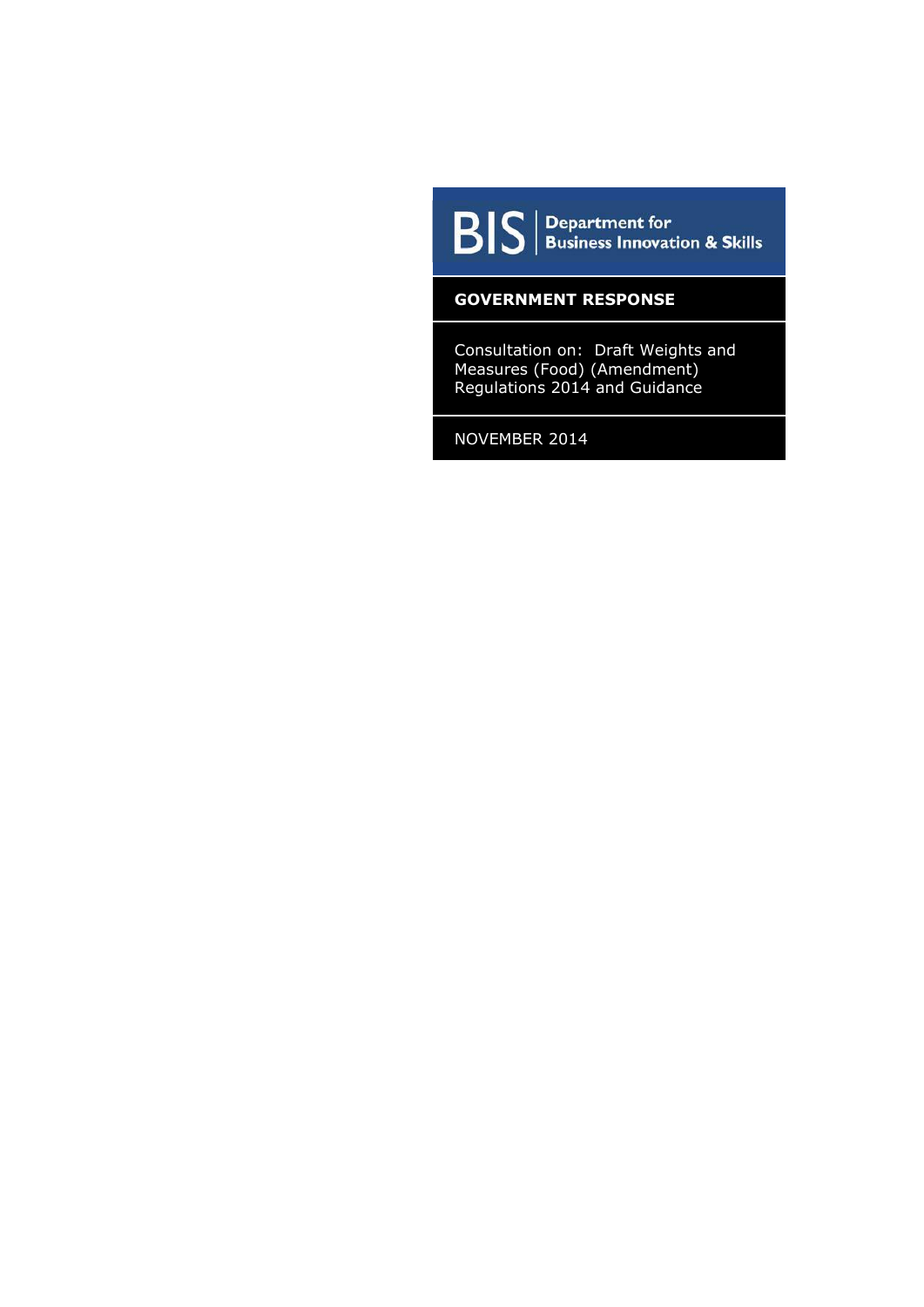# **GOVERNMENT RESPONSE TO THE CONSULTATION ON WEIGHTS AND MEASURES (FOOD) (AMENDMENT) REGULATIONS 2014**

## **Introduction**

1. This document analyses responses to the public consultation on the Government's proposals to amend national Weights and Measures legislation on packaged food to take account of the EU Regulation on Food Information to Consumers (1169/2011) ("FIC"). The consultation opened on 11 September 2014 and closed on 20 October 2014. This document also sets out the Government's response to the points raised in response to the consultation questions.

## Executive Summary

- 2. FIC will take effect from 13 December 2014. It includes directly applicable requirements for mandatory quantity labelling for pre-packed foods intended for supply to consumers or mass caterers. As a result, all overlapping or conflicting provisions in national weights and measures law must be revoked to ensure compliance with EU law. In addition, FIC does not include enforcement provisions and there is an obligation on Member States to ensure that the new EU requirements can be enforced effectively in national law.
- 3. It is necessary to amend existing national law on weights and measures to take account of FIC by revoking any overlapping or conflicting national rules that apply to pre-packed foods, and to bring enforcement of the weights and measures requirements of FIC within the existing weights and measures enforcement framework. A Statutory Instrument, the Weights and Measures (Food) (Amendment) Regulations 2014 ("the Regulations") has been prepared for these purposes. The consultation sought views on whether the draft Regulations and the corresponding amendments to national law were clear were workable, and sought comments on draft guidance relating to the Regulations ("the Guidance").
- 4. A total of 10 responses were received. As a result of the responses and further discussions with stakeholders some minor changes have been made to the draft Regulations and to the Guidance to aid clarity and consistency. These changes are listed at paragraph 49 (changes to the Regulations) and paragraph 65 (changes to the Guidance).

## Indication of who responded

5. The consultation document was sent directly to around 80 stakeholders and was available through both the National Measurement Office ("NMO") website homepage and the Gov.uk main consultations web page. A news story highlighting the consultation was issued through the NMO web site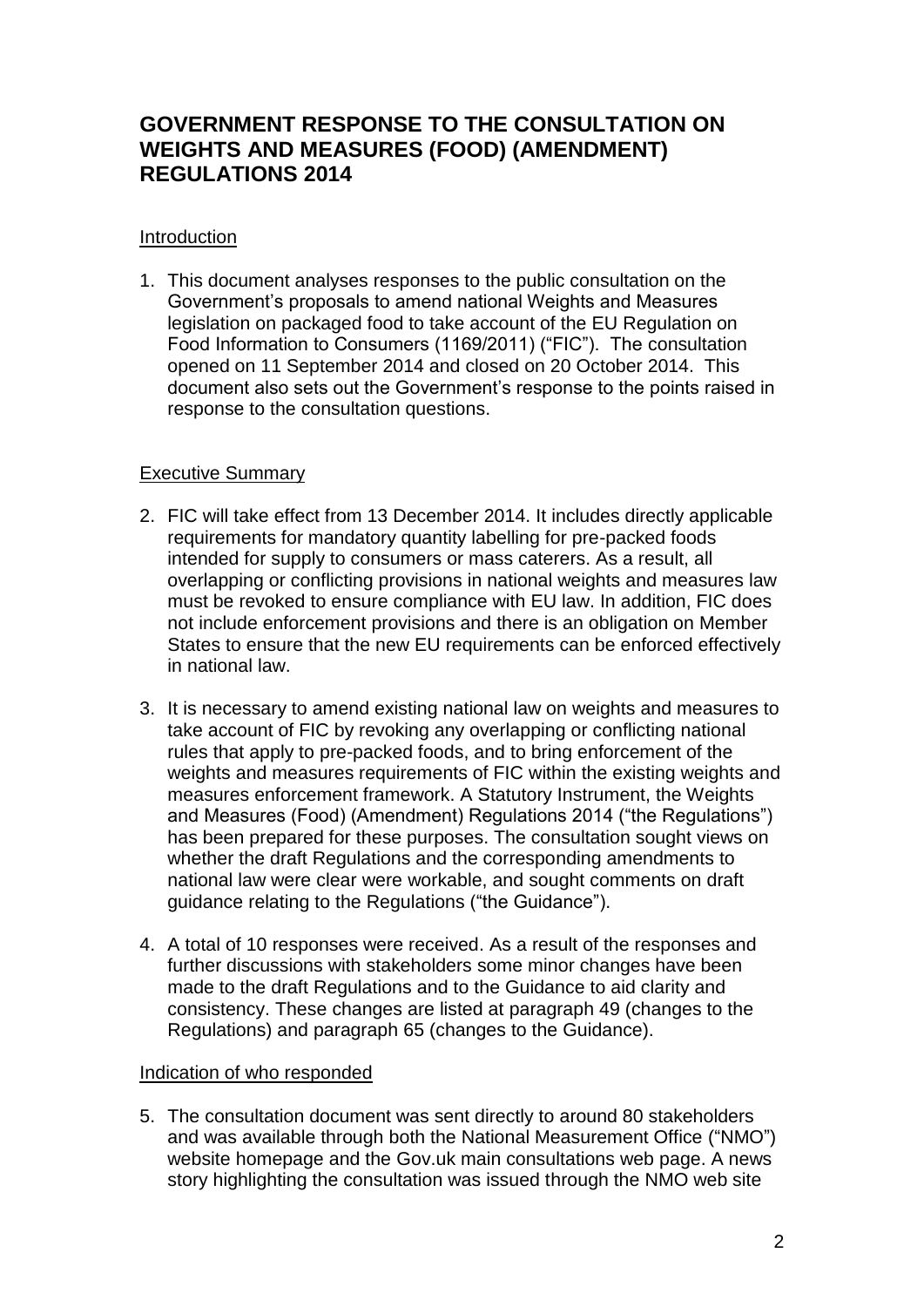and email alerts system. NMO officials also gave presentations on the proposals before the start of the consultation period to members of the Food and Drink Federation ("FDF"), the Leatherhead Foods Regulatory Network and at the Trading Standards Institute national conference.

- 6. A total of 10 formal responses were received. NMO is grateful to all those who gave thought to the workability of the draft legislation and took the time to respond. All responses have been analysed and considered. We have taken account of respondents' views and, where appropriate, have amended our proposals.
- 7. The table below shows the breakdown of responses by type of organisation.

| <b>Type of Organisation</b>           | <b>Responses received</b> |
|---------------------------------------|---------------------------|
| <b>Business Representative Body /</b> | 3                         |
| <b>Trade Association</b>              |                           |
| Individual                            |                           |
| <b>Micro Business</b>                 |                           |
| <b>Local Government</b>               | 3                         |
| <b>Others</b>                         | ◠                         |

8. A list of those organisations or individuals who responded, who did not request confidentiality, can be found at Annex A.

## Analysis and Government Response

### Question 1

Do you consider that there are any provisions which do not work or are unclear? If yes, please explain your reasons.

- 9. A majority of respondents commented to identify specific elements or provisions in the draft Regulations that they felt were unclear or caused confusion. However, the Primary Authority Supermarkets Group ("PASG") commented that "On the whole the draft Regulations are clearly worded and their effect is clear".
- 10.This section considers each issue raised in the consultation responses and provides a Government Response for each one. A list of amendments to the Regulations is included at paragraph 49.

### Definition of Pre-packed

11.Five respondents commented on the definition of "pre-packed". Northamptonshire County Council and Sue Powell commented that the new definition was unclear and suggested that the Regulations should instead refer to foods that are not pre-packed foods within the scope of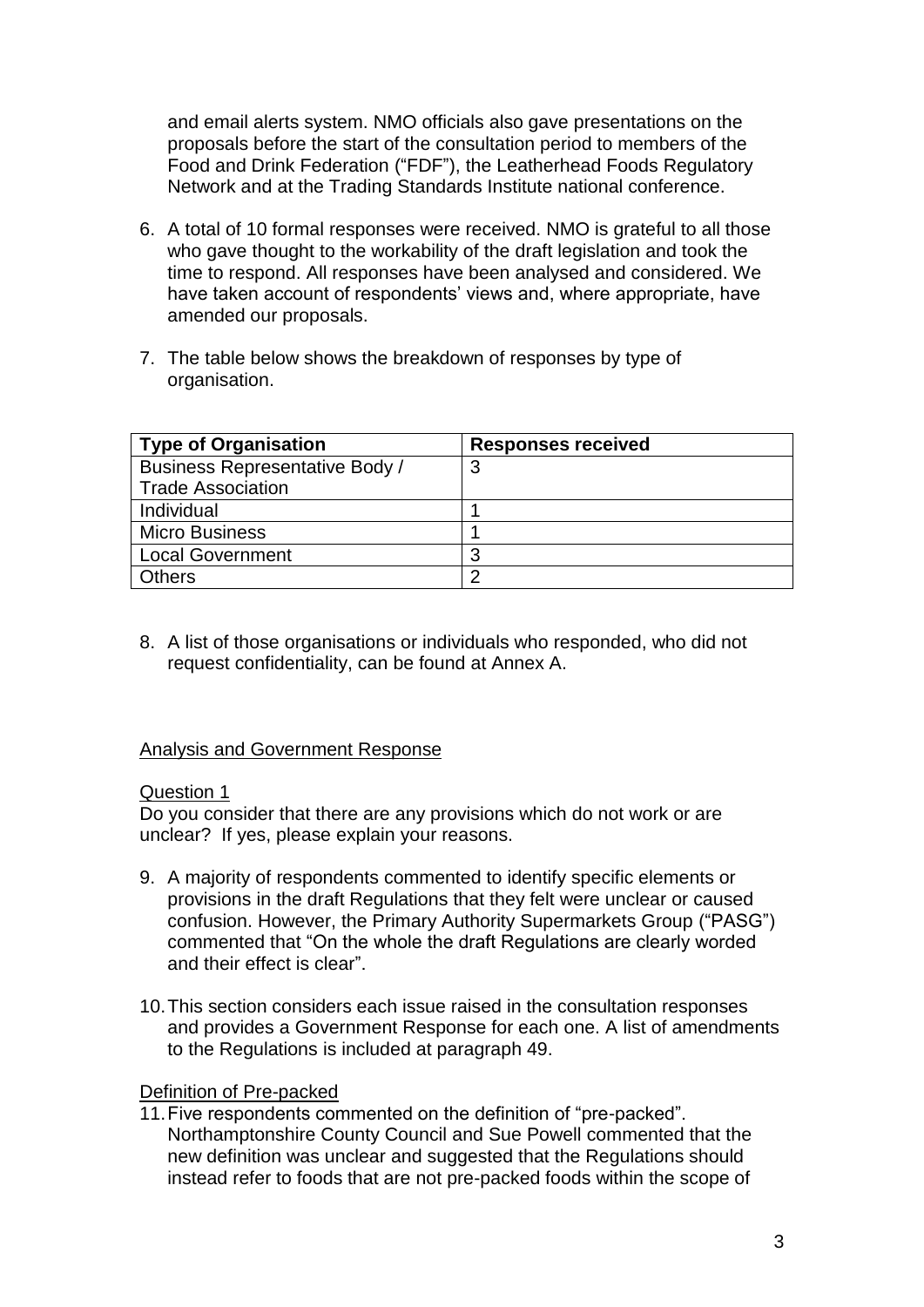FIC. The Trading Standards Institute ("TSI") and SCOTTS expressed concern that the definition of "pre-packed" in the Regulations was different to that used in the Weights and Measures Act 1985 ("WMA") or to that used in food law. The FDF were also concerned that using a different definition from that in FIC might cause confusion. CEnTSA also commented that it was unclear why the word 'loose' has been used to replace the wording of 'not pre-packed' in the proposed amendments to the Weights and Measures Act 1963 (Cheese, Fish, Fresh Fruits and Vegetables, Meat and Poultry) Order 1984 ("the 1984 Order").

### *Government Response*

- 12.Unfortunately, slotting together parallel regimes for those products subject to FIC and those subject to national law is inherently complicated.
- 13.We have considered the alternative formulation suggested by Northamptonshire County Council, but as it would not be clear on the face of the legislation what it applied to, we have concluded that it would make the Regulations less clear.
- 14.The difficulty with using a definition of pre-packed that applies to all products not subject to FIC is that it could extend the scope of the national rules to new products. In order to retain the status quo, the definition must cover products which are not only excluded from the scope of FIC, but were also within scope of the WMA definition, therefore it is not sufficient simply to refer to items which aren't within the scope of FIC. That is also the reason why the term "loose" has been used, as "not pre-packed" could include within its scope products caught by FIC, following the amendments that have been made to the definition of "pre-packed".
- 15.However, the Government has taken on board that this definition is causing some concern and has amended the Guidance to clarify this further. A table has also been added to explain when the different regimes applicable to packaged foods will apply.

### Font size

16.Two respondents, SCOTTS and TSI expressed concern that requiring a larger font size for e-marked packages defeats the purpose of having a consistent approach under FIC and will make it difficult for consumers, particularly vulnerable consumers, to understand quantity information.

### *Government response*

17.The e-marking system, which allows packages to apply an e-mark if they are between 5 g and 10 Kg and 5 ml and 10 L and meet the rules of the Weights and Measures (Packaged Goods) Regulations 2006 ("PGR"), is derived from separate EU legislation (Directive 76/211/EEC). Therefore, Member States do not have any discretion to disapply the rules of that Directive for e-marked packages. However, the Government does not believe that this will cause confusion for consumers as the minimum size of quantity labelling for e-marked packages is larger than for those under FIC and so retention of this system should be beneficial for consumers.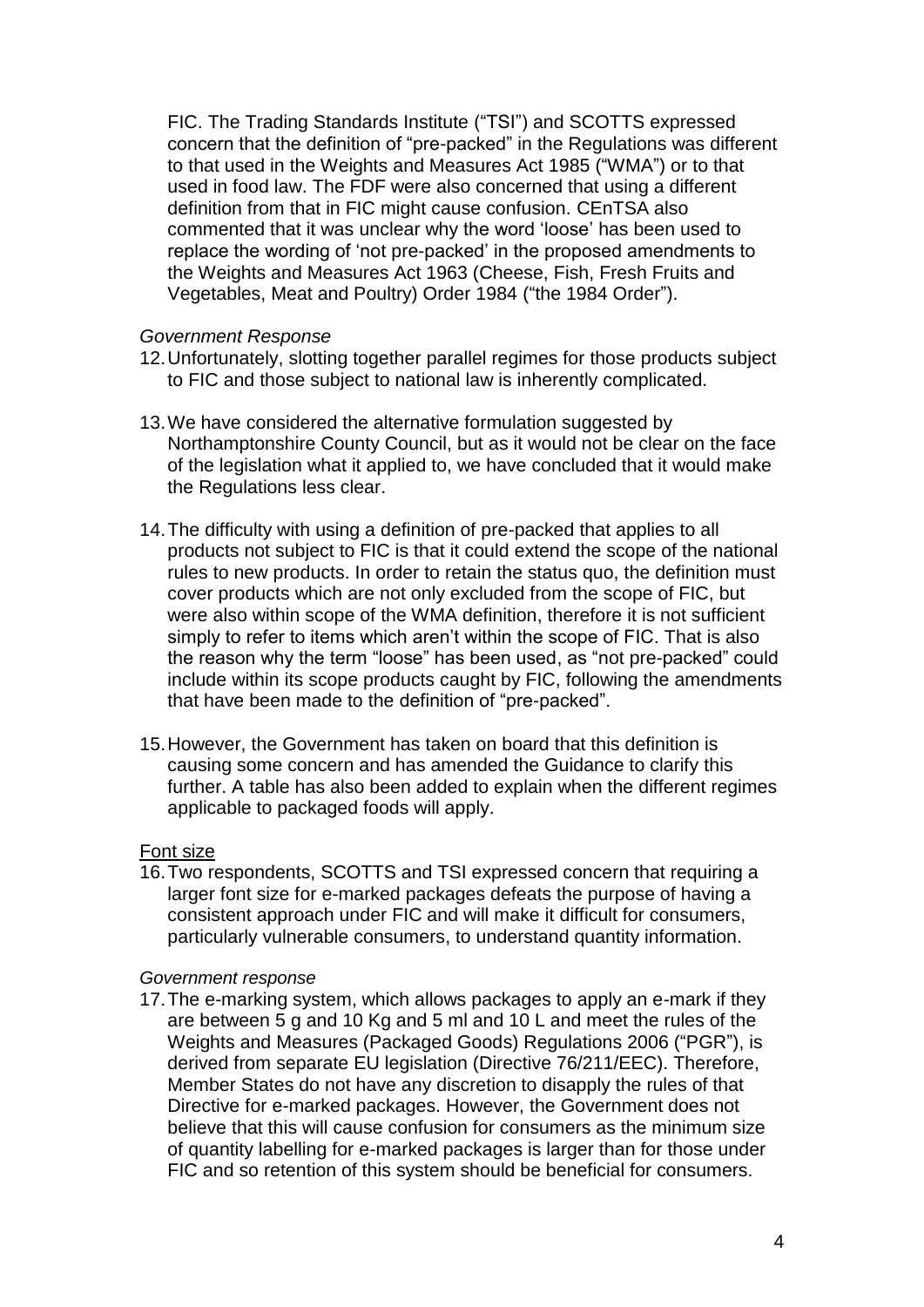## Definition of Direct Sale

18.Northamptonshire County Council commented that the definition of direct sale is not sufficiently clear as it is not defined in FIC and its definition in the Food Labelling Regulations 1996 is being revoked.

### *Government Response*

19.The term "pre-packed for direct sale" is intended to apply to those foods that have been packed on the same premises from which they are being sold. The Government agrees inclusion of an explanation of this term would be helpful and will include it in the Guidance to the Regulations.

## Definition of FIC

20.Northamptonshire County Council commented that the term "FIC" has not been defined in the Weights and Measures (Intoxicating Liquor) Order 1988 ("ILO") as it has been in the other Orders being amended.

### *Government Response*

21.Having considered this comment, the Government has changed its approach. As the term "FIC Regulation" will be defined in the WMA, it is not necessary or desirable to define it additionally in secondary legislation made under that Act. Therefore, the definitions included in the Weights and Measures (Miscellaneous Foods) Order 1988 ("MFO") and the 1984 Order will be deleted from the Regulations to bring them into line with the ILO.

## Definition of meat

22.CEnTSA commented that the definition of "meat" is unchanged and covers only cattle, sheep and swine. As there is now a broader range of meats sold in the market place they suggested that the definition should be extended to cover loose sales of other meats such as venison and alligator to reflect the current market place.

### *Government Response*

23.The Government will consider the issue of scope when it reviews the operation of the remaining provisions that apply to loose foods next year. However, the intention of the current exercise is to retain the status quo for transactions outside the scope of FIC.

### Fruits and Vegetables by count or by bunch

24.CEnTSA also suggested that the lists of fruits or vegetables that can be sold loose by count or by the bunch should be extended or made more general to reflect modern practices.

### *Government Response*

25.The Government will consider the issue of scope when it reviews the operation of the remaining provisions that apply to loose foods next year. However, the intention of the current exercise is to retain the status quo for transactions outside the scope of FIC.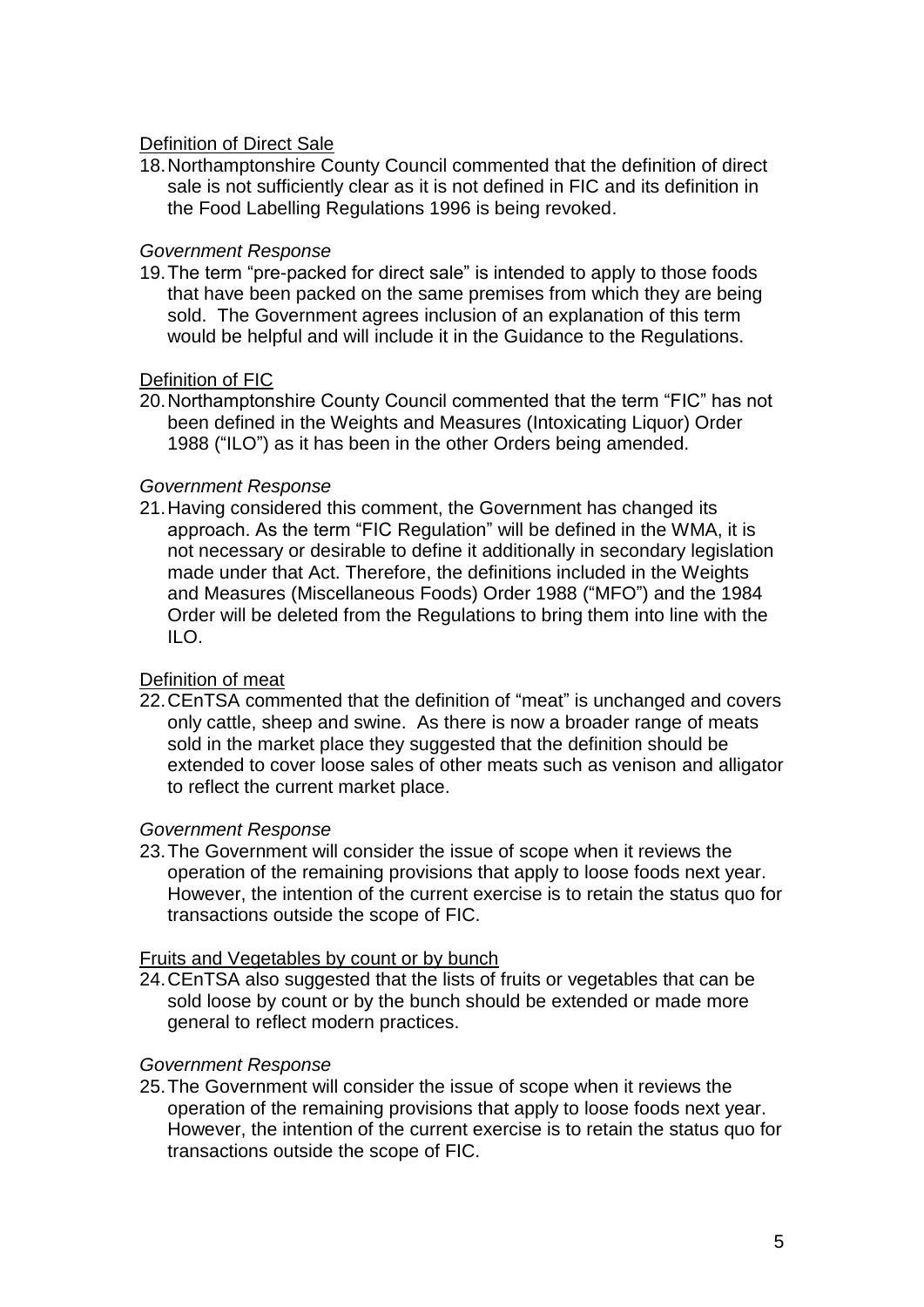### Regulation 29(b)

26.Northamptonshire County Council commented that the words "Article 2(2)(e) of" are omitted in Regulation 29(b).

### *Government Response*

27.The Government agrees and will amend the Regulations to include this reference.

### Definition of "container" for chocolate and cocoa products

28.Northamptonshire County Council expressed concern that the definition of "container" given in Regulation 13(h) is not identical to that in the WMA, and that this may not maintain the status quo.

### *Government Response*

29.It was necessary to include a definition of "container" in the Regulations, as the previous definition which applied to cocoa and chocolate products for the purpose of the MFO cross-referred to the Cocoa and Chocolate Products Regulations 1976, which have now been revoked. However, the Government agrees that the new definition could be confusing and so will amend the definition to match exactly the definition from the 1976 Regulations and will clarify in the Regulations that it only applies in relation to these products (therefore in relation to any other products the definition in the WMA will continue to apply).

## **Schedule 7 Weights and Measures Act**

30.Howard Burnett Consultants Ltd commented that Schedule 7 of the WMA specifies requirements for composite goods (multipacks) and collections of goods (mixtures) that at present include foods and which may conflict with the requirements in Annex IX FIC.

## *Government Response*

31.The Government agrees that there is a potential conflict and will exclude products subject to FIC from the scope of Schedule 7.

## Drained Net Weight

32.Sue Powell and the TSI expressed disappointment and concern that the provision at Art 8(2) of the PGR which requires that the drained net weight be treated as the nominal quantity (i.e. it may be an average weight and benefit from the tolerances of the average system) has not been amended to bring it into line both with FIC and with earlier advice from LACORS that the PGR was out of line with European law in this respect.

## *Government Response*

33.The Government had planned to address this issue as part of this exercise. However, further informal discussions with the European Commission that have taken place subsequently have suggested that the existing law is not in fact out of line with European law. The Government intends to take this forward through discussion with TSI and business to agree an approach to working practices that reflects existing practice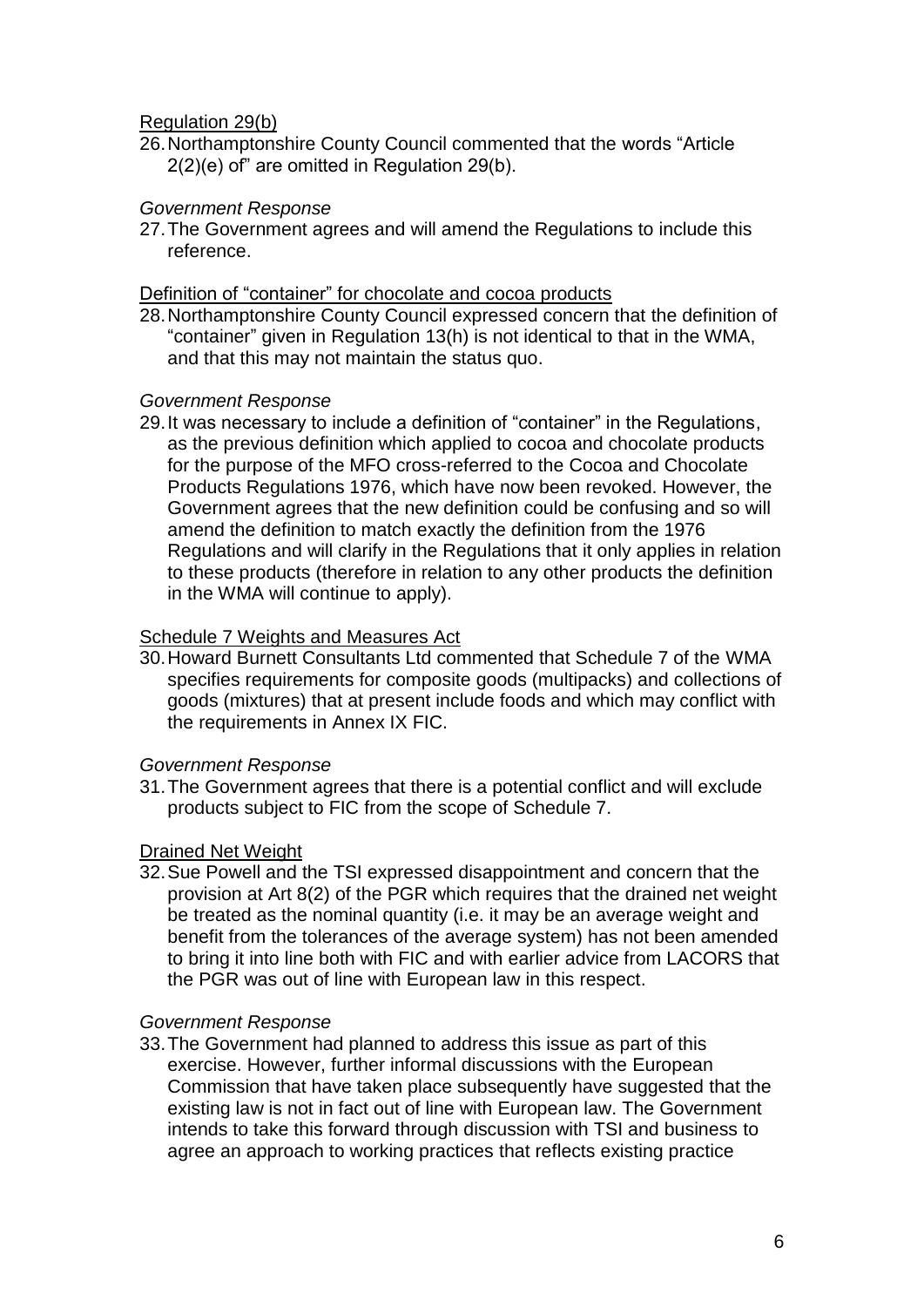across Europe. However, it is no longer clear that any legislative change is necessary.

## Articles 15 and 16

34.Northamptonshire County Council questioned the need to retain Articles 15 (quantity by number) and 16 (other pre-packed foods) as these areas will be subject to the directly applicable rules under FIC.

## *Government Response*

35.These provisions are being retained as the policy is to retain provisions that apply to packages that fall outside the scope of FIC in order to maintain the status quo. The scope has been drastically reduced by the change to the definition of "pre-packed", but the provisions must be retained as they still have application in relation to products sold by relevant wholesale or by direct sale.

## Biscuits exemption

36.The UK Weighing Federation expressed concern as to why "biscuits, other than wafer biscuits which are not cream-filled" are exempted from quantity marking below 50 g rather than 5 g.

## *Government Response*

37.This exemption maintains an existing exemption under Article 3(2) and column 4 of Schedule 1 to the MFO. However, the scope of the MFO has been narrowed and the 50 g exemption now only applies to biscuits outside the scope of FIC. The exemption from quantity marking below 5 g applies to packages that are subject to FIC.

## Chocolate exemption

- 38.Both the PASG and TSI commented that retention of exemptions from quantity labelling for products above 5 g was not in the spirit of FIC.
- 39.PASG also questioned why the exemption for chocolate products below 50 g had been revoked from the PGR but was retained under the MFO.

## *Government Response*

- 40.The scope of the previous exemptions from quantity labelling under MFO exemption have been limited by the change to the definition of "prepacked", and will not apply to any products subject to FIC. The Government will consider the future of this and other exemptions for the remaining categories of products subject to national rules when it reviews the operation of the remaining provisions next year.
- 41.The exemptions at Schedule 6 of the PGR can be revoked (with the exception of its application in relation to sugar, as to which see paragraph 48 below), because this Schedule has effectively become redundant – any products which would have fallen within its scope are now covered by FIC, unlike in relation to the MFO, which still applies to products made up for direct sale or made up in advance in an open container, and products for relevant wholesale.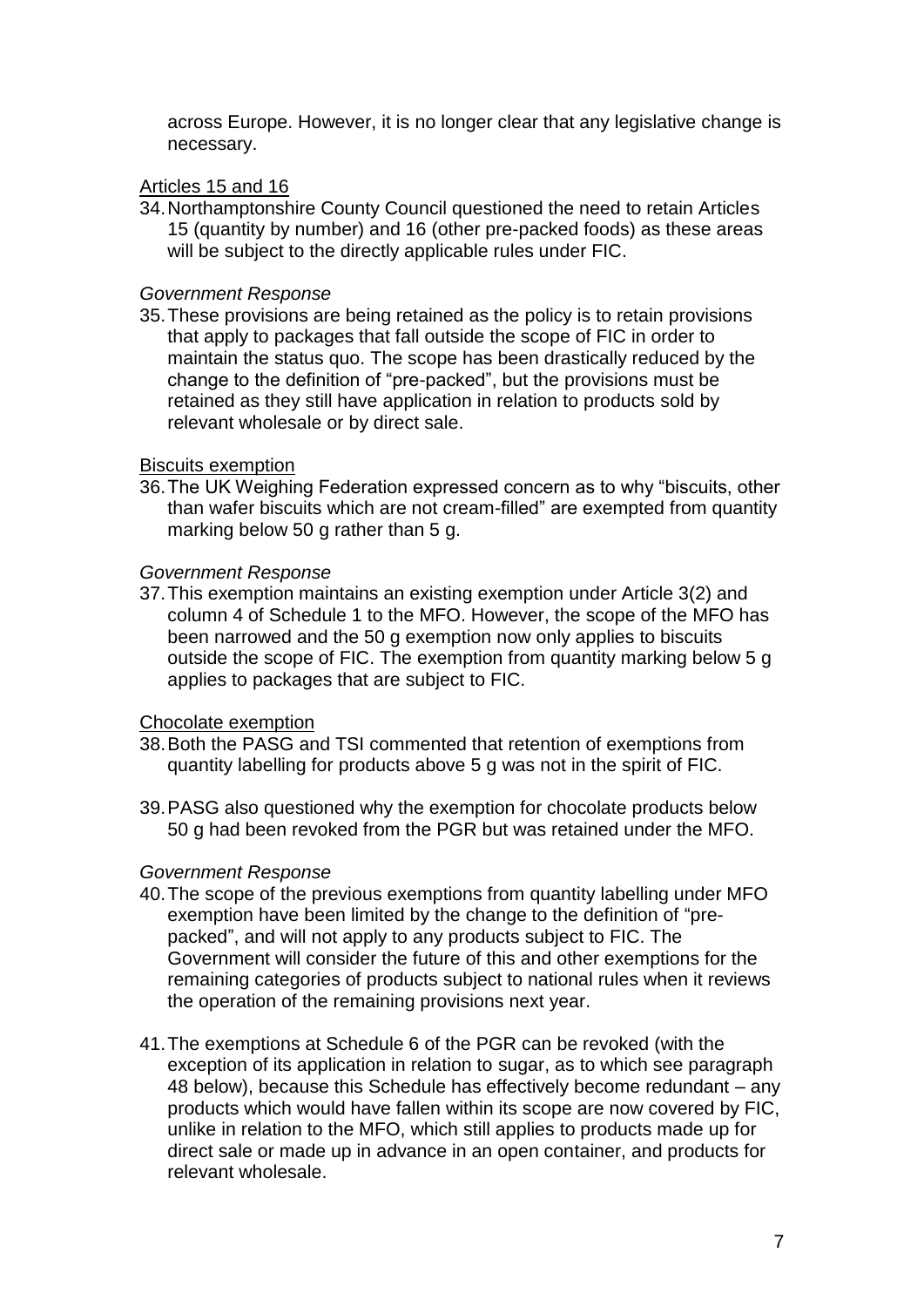## **Consolidation**

42.CEnTSA have suggested consolidating the remaining requirements into a single Statutory Instrument.

## *Government Response*

43.The Government will consider this as part of next year's review. However, guideline consolidated texts of the food orders will be made available in order to aid understanding of the remaining provisions.

### Non Foods

44.Both SCOTTS and TSI suggested that the requirements for quantity labelling of goods other than foods should also be reviewed and updated.

### *Government Response*

45.A review of the quantity labelling requirements for non-foods is outside the scope of this consultation. However, the Government acknowledges the concerns of respondents in this area and will consider a wider review when time and resources allow.

## Cross referencing to national laws

46.TSI also raised a concern that the new cross references to other regulations in the MFO definitions refer only to England regulations, whereas the previous regulations referred to were UK wide.

### *Government Response*

47.The Government agrees that the cross referencing can be improved and will amend the Regulations to include equivalent references to definitions in national law for Scotland and Wales.

## Sugar exemption

48.In addition, the Government proposes to amend the Regulations to maintain the exemption from quantity labelling for sugar below 20 g (rather than the 5 g limit under FIC) currently found in Schedule 6 of the PGR, as this is derived from separate European law (Article 2(2) of Directive 2001/111/EC).

## List of Government Changes to the Regulations as a result of the Consultation

49.Amendments will be made to the Regulations to:

- remove the definition of "FIC Regulation" from the MFO and the 1984 Order;
- include a reference to Article 2(2)(e) in Regulation 29 (now Regulation  $14$ :
- clarify the definition of "container" for cocoa and chocolate products to ensure consistency with the previous definition;
- exclude products subject to FIC from the scope of Schedule 7 of the WMA;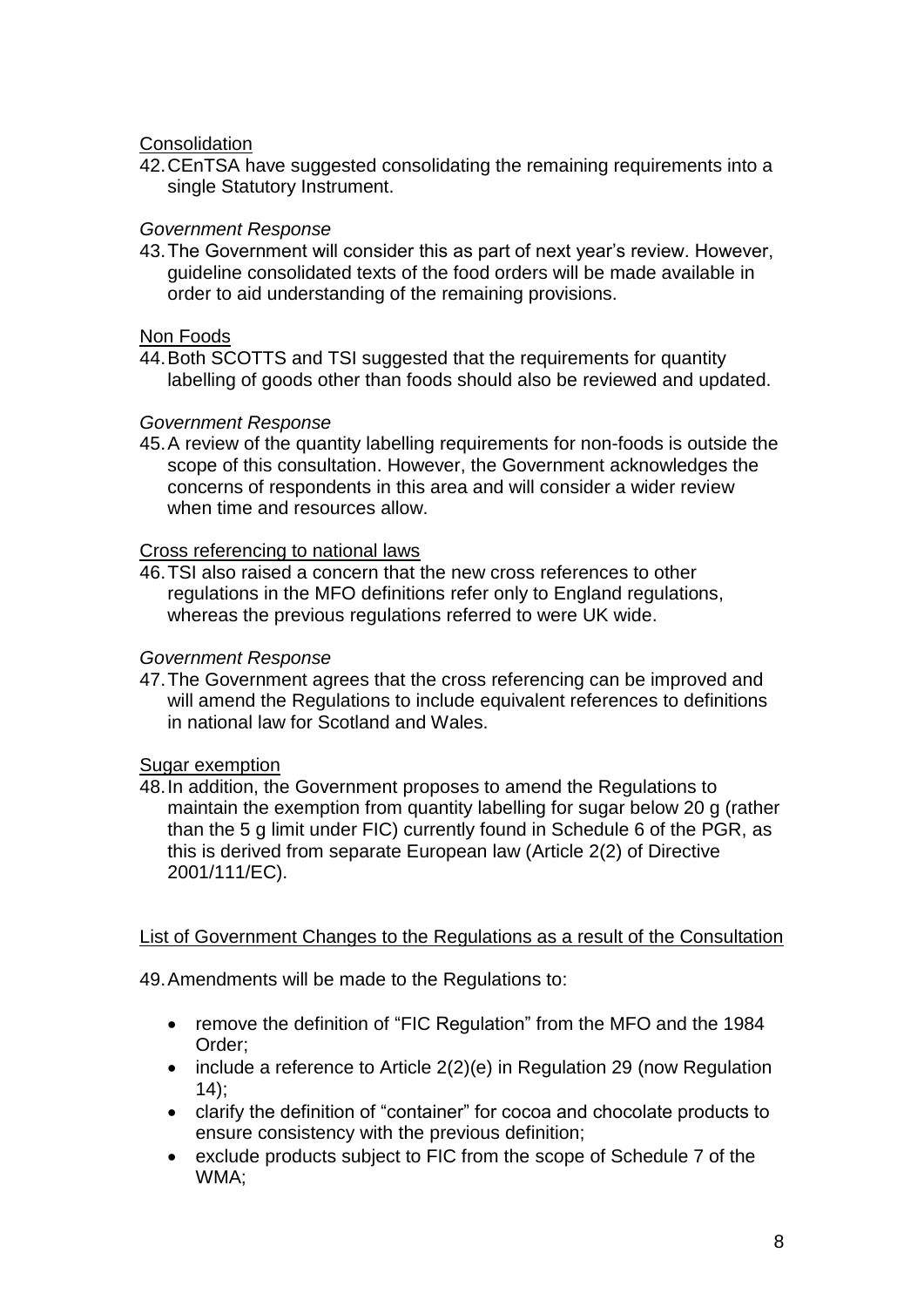- include cross referencing to national laws in Scotland and Wales for the relevant definitions in the MFO;
- re-instate exemption for sugar below 20 g (rather than 5 g).

## Question 2

- 50.Do you have any comments on the draft Guidance? If yes, please provide details.
- 51.Eight of the respondents made comments on the Guidance. There was broad agreement that the Guidance should be improved to make it more useful to regulators, business and consumers. The particular issues raised are covered in detail below.

## More practical examples and guidance on FIC

52.SCOTTS, TSI and Sue Powell all commented that the Guidance was not helpful as it listed each provision of the law but did not include practical examples or illustrations. The PASG also commented that the Guidance was not clear enough as it failed to specify which items can be sold by weight and which by number. The Health Food Manufacturers Association ("HFMA") also raised the question of which foods can be sold by number. The Food and Drink Federation requested more guidance on FIC and how it will apply to foods sold by number and to multipacks.

## *Government Response*

- 53.It is not intended that the Guidance should be prescriptive with regard to particular products or foodstuffs, or for it to be a guide to FIC. It is intended to be a guide to the new national Regulations. However, the Government has taken on board the comments and agrees that the Guidance can be improved. It will be amended to include a table showing how to identify which requirements apply to different product categories and to provide more guidance on the definitions of "pre-packed" and "direct sale". A separate reply has been sent to the HFMA in response to their specific questions.
- 54.In addition, given the interest in separate guidance on FIC, NMO will explore with FDF, TSI and other stakeholders the possibility of developing separate non statutory guidance on FIC.

## Front of Pack

55.The PASG and TSI commented that this was a missed opportunity to clarify the position on whether the quantity information must be provided on the front of the pack under the PGR.

### *Government Response*

56.There has been no change to the requirements regarding the location of the quantity information and the existing guidance under the PGR is still in place.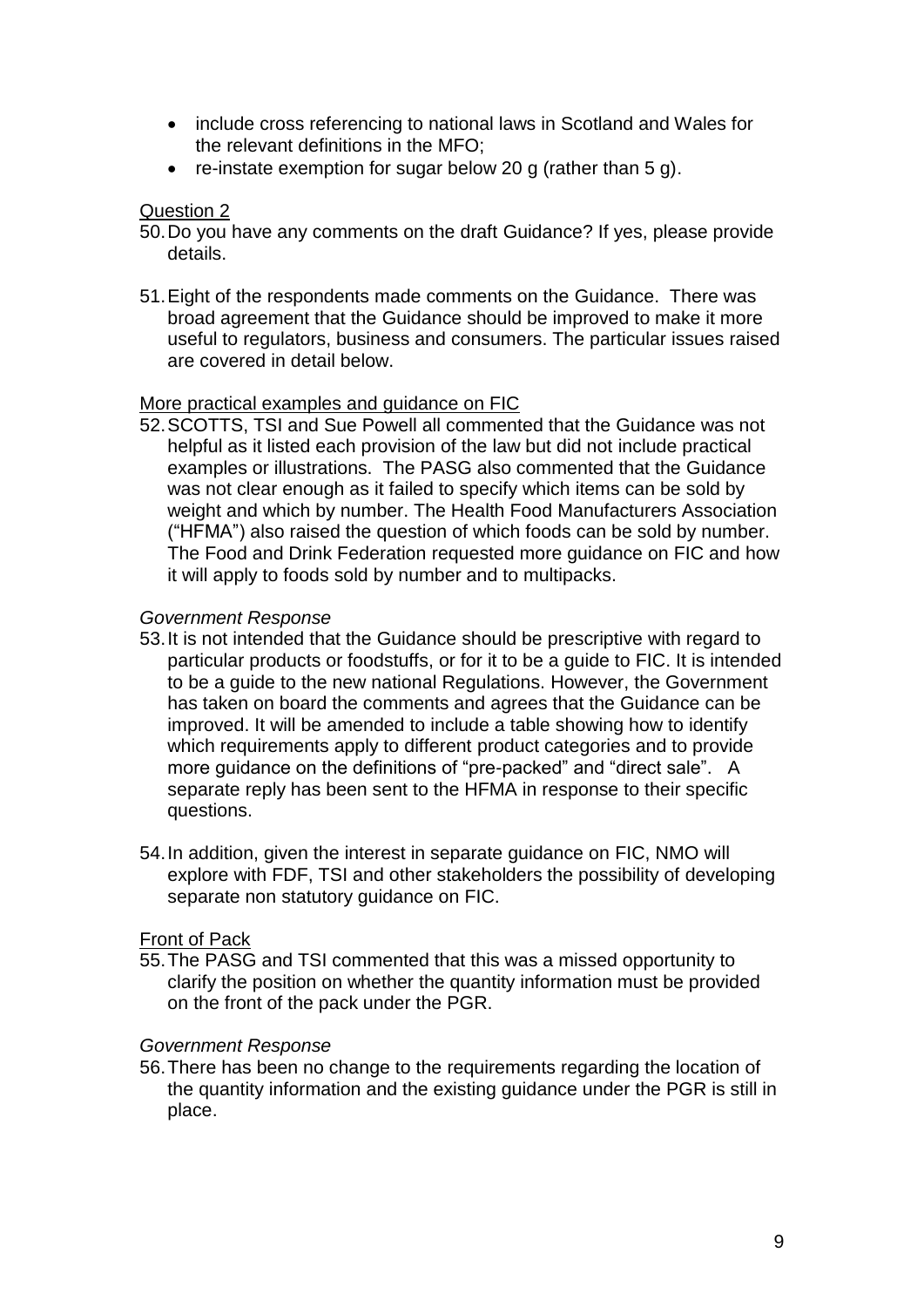Definitions of pre-packed

57.Northamptonshire County Council suggested that the different definitions of pre-packed under the WMA and the Regulations should be included next to each other.

## *Government Response*

58.The Guidance will be amended to explain the new definitions more clearly and will include a table to explain which requirements apply to different product categories.

### PGR Guidance

59.The FDF noted that the PGR guidance will need to be updated to take account of the changes being made by the Regulations.

### *Government Response*

60.The Government agrees that consequential amendments will be needed to the PGR guidance and intends to make these and circulate them to stakeholders in draft as soon as possible.

### Clarification that amendments to the PGR are limited to foods

61.Howard Burnett Consultants Ltd commented that the Guidance should be clarified to make it clearer that the amendments to the PGR are limited to non e-marked packages of foods.

### *Government Response*

62.The Government agrees and will clarify this point in the Guidance.

## Cross reference to PGR guidance on legibility

63.Howard Burnett Consultants Ltd suggested that the Guidance could cross refer to the PGR guidance on legibility.

### *Government Response*

64.The Government agrees and will amend the Guidance to include a cross reference.

## List of Government Changes to the Guidance as a result of the Consultation

65.Changes will be made to the Guidance to:

- clarify what is meant by the term "pre-packed" in different legislation;
- include a table showing which requirements apply to different product categories;
- include a definition of "direct sale";
- include a cross reference to PGR guidance on legibility;
- clarify that the changes to PGR are limited to non e-marked foods only.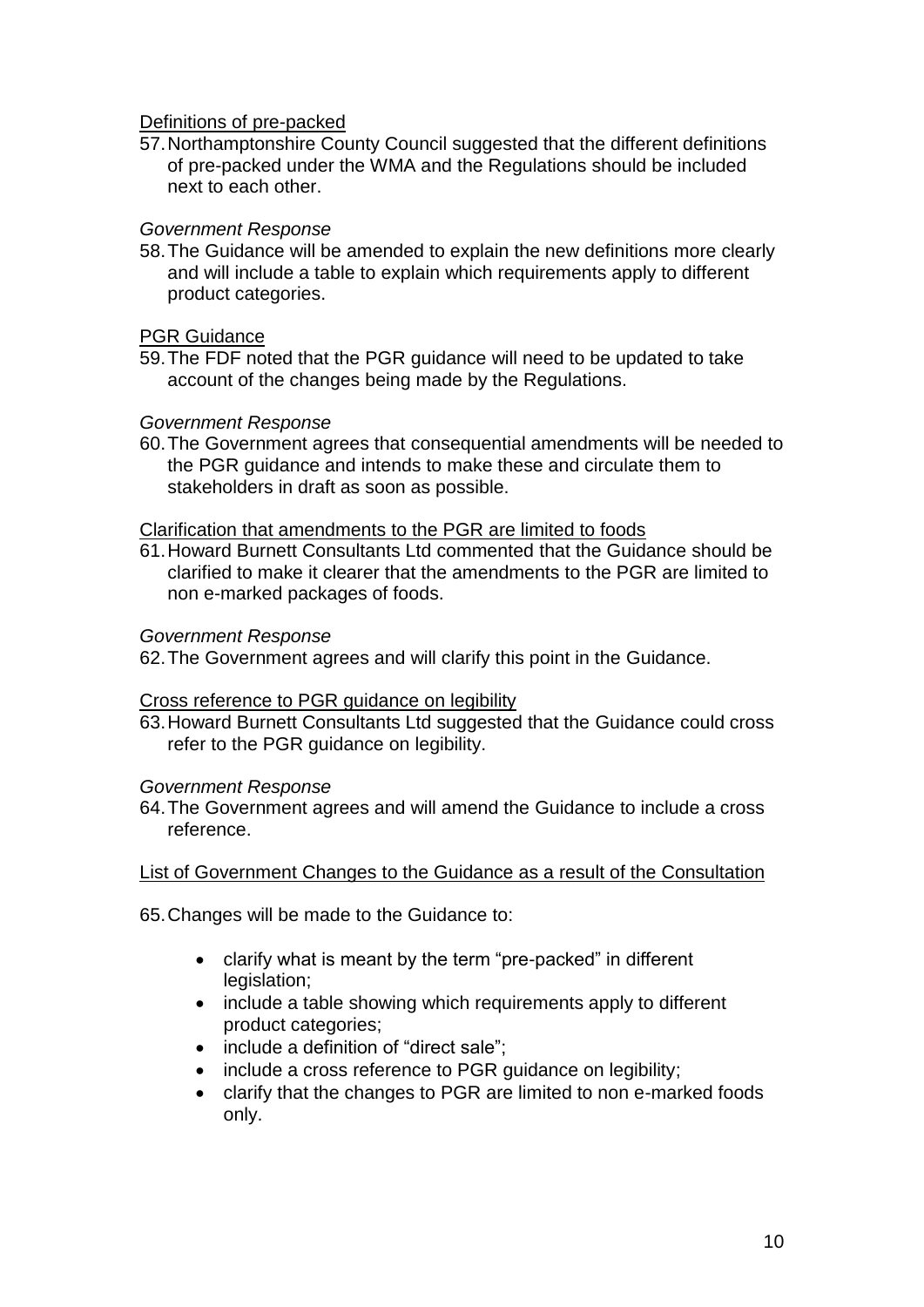General comments

66.SCOTTS and TSI commented that it was unfortunate and regrettable that the consultation was not published until 11 September 2014, leaving only a short period in which to comment.

### *Government Response*

67.The Government regrets that there was not more time available for stakeholders to comment on the draft documents, but the main driver has been to meet the deadline for implementation of 13 December 2014. Unfortunately, other priorities meant that this process could not be started earlier.

## Next Steps

- 68.The Government will make the changes to the Regulations and they will come into force on 13 December 2014.
- 69.The Government will make changes to the draft Guidance on the Regulations and will publish it on the Gov.uk website alongside the new Regulations.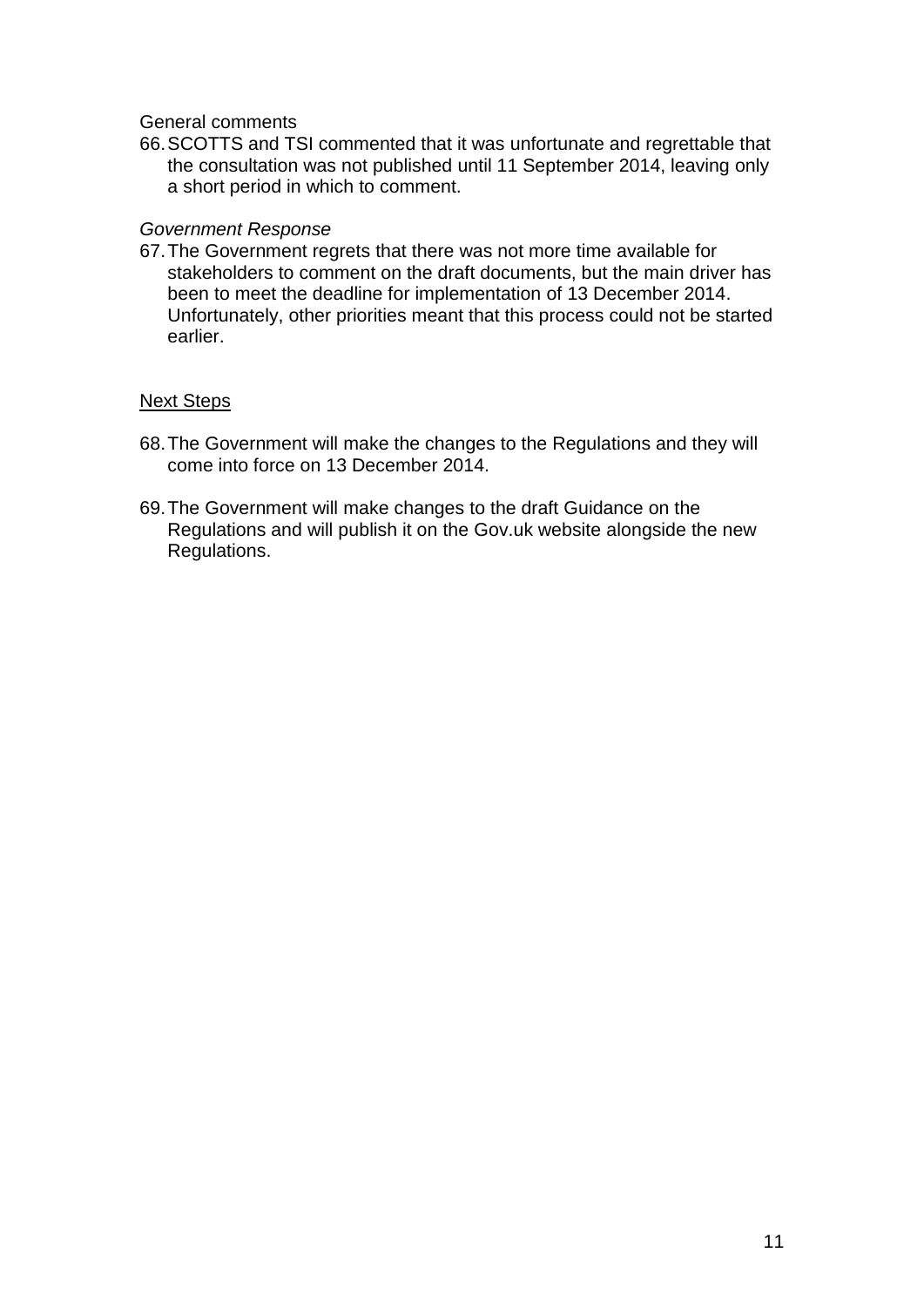Annex A: List of Respondents

CEnTSA (Central England Trading Standards Authorities) Food and Drink Federation Health Food Manufacturers Association Howard Burnett Consultants Ltd Northamptonshire County Council Primary Authority Supermarkets Group SCOTTS (Society of Chief Officers of Trading Standards in Scotland) Sue Powell Trading Standards Institute UK Weighing Federation